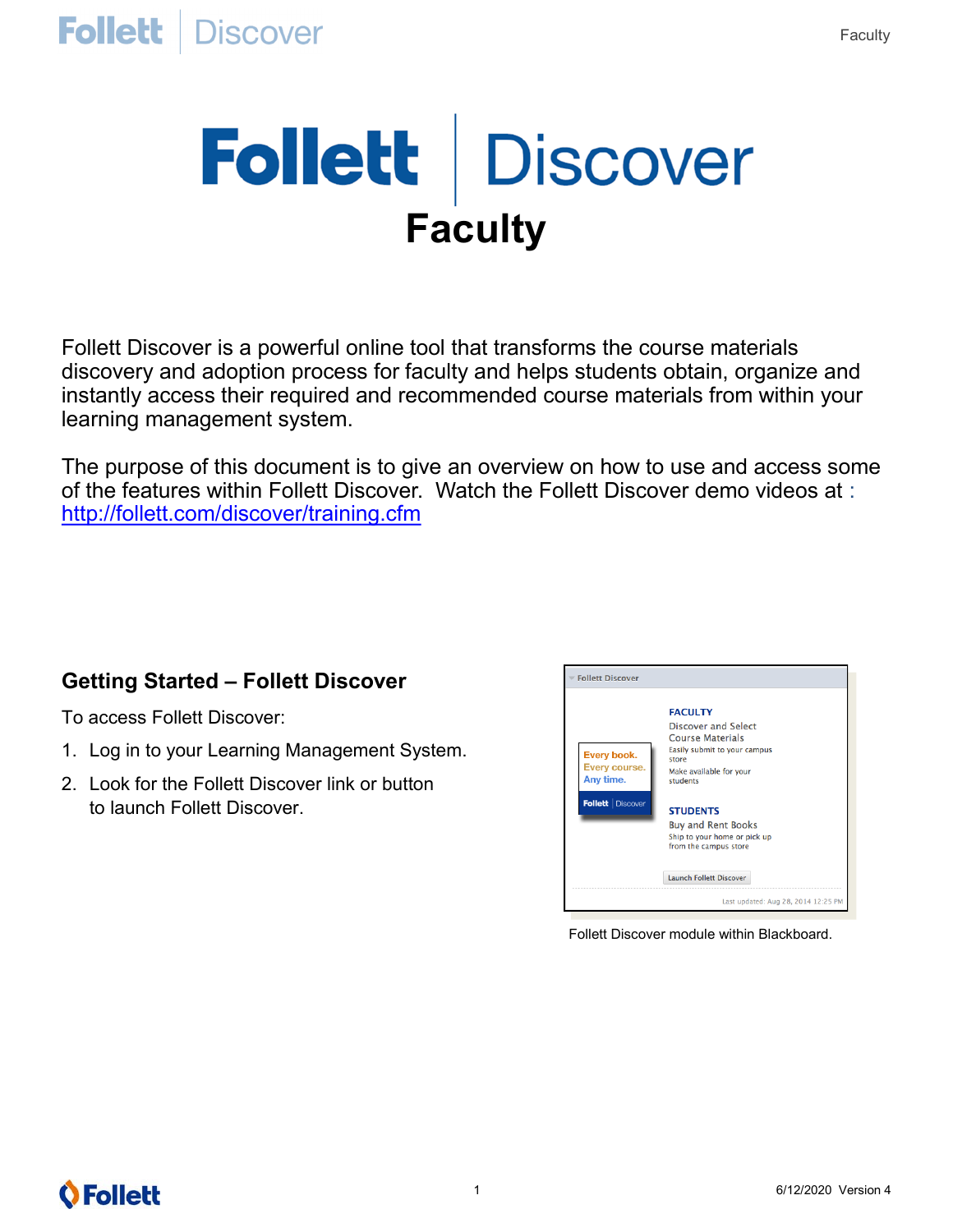Message Center | Hi, Instructor Instructor T.

 $\overline{\mathbf{S}}$  Share

Manage by Section

Q Enter keyword, author, title or 13-digit ISBN **Go** 

**Mathematics 3000** 

Subject

You haven't adopted learning

materials for this course yet

Select "Discover for this course" to find<br>learning materials for this course.

I have no materials to adopt for this course

## **Follett** | Discover

Upon launching Follett Discover, you are landed on the My Courses screen with your personalized courses for the upcoming term.

 $\mathbf{v}$ 

Manage by Section

Update

History 3000

Subject

You haven't adopted learning materials for this course yet

Select "Discover for this course" to find

Thave no materials to adopt for this course

learning materials for this cours

**Follett** | Discover · FOLLETT DEMO UNIVERSITY

My Courses My Library **O** My Courses

Select Term

Spring 2015

Biology 3000

Subject

You haven't adopted learning

materials for this course yet Select "Discover for this course" to find<br>learning materials for this course.

Thave no materials to adopt for this course

#### **Submitting Adoptions**

Discovering course materials is easy with Follett Discover. Just type in your **Subject** to start discovering new materials.

You can also use the global search in the upper right hand corner to **find course materials & supplies by keyword, author, title or 13 digit ISBN**.

> **Select Term** allows you to select between past terms, current terms and future terms. If adoptions are open, you can start adopting for any future terms that are available here.

**Manage by Section** allows you to submit and **materials. Manage by Section** allows you to submit and manage adoptions by individual section instead of at the course level.

**Selecting the course header** allows you to manage your adoptions, discover materials, upload your own content and leave a message for your students within each specific course.

Manage by Section

**Share** allows you to email a copy of your adopted

#### **Viewing Course Materials**

The course material details page displays information including the description, table of contents, lowest price available to your students and availability options such as rental or digital.

Scrolling down you will see neighboring institutions who have adopted this material, related items

from this publisher, materials that other instructors adopted

To adopt a material:

- 1. Select the material usage
- 2. Click **Adopt** to submit.

| <b>Concepts in</b><br><b>Didon D. Enger</b><br>Frederick C. Ross<br>David B. Balley<br>A View Table of Contents | <b>Concepts in Biology (w/out Access Code)</b>                                                                                                                                                                                              | Buy<br>Rent                                                      |
|-----------------------------------------------------------------------------------------------------------------|---------------------------------------------------------------------------------------------------------------------------------------------------------------------------------------------------------------------------------------------|------------------------------------------------------------------|
|                                                                                                                 | 14 Edition, 2011 book                                                                                                                                                                                                                       |                                                                  |
|                                                                                                                 | Format: Paper                                                                                                                                                                                                                               | Digital <b>BryteWave</b>                                         |
|                                                                                                                 | Author(s): Eldon D Enger<br>Publisher: McGraw-Hill                                                                                                                                                                                          | 120 Days Rental<br>\$41.00                                       |
|                                                                                                                 | ISBN-13: 9780073403465<br>ISBN-10: 0073403466                                                                                                                                                                                               | <b>180 Days Rental</b><br>\$25.00<br>\$32.00<br>365 Days Rental  |
|                                                                                                                 | Description: "Enger/Ross/Bailey: Concepts in Biology" is a relatively brief<br>introductory general biology text written for students with no previous science                                                                              | \$ Save your students some money!                                |
|                                                                                                                 | background. The authors strive to use the most accessible vocabulary and<br>writing style possible while still maintaining scientific accuracy. The text covers                                                                             | Select material usage:                                           |
|                                                                                                                 | all the main areas of study in biology from cells through ecosystems. Evolution<br>and ecology coverage are combined in Part Four to emphasize the relationship                                                                             | Required                                                         |
|                                                                                                                 | between these two main subject areas. The new, 14th edition is the latest and<br>most exciting revision of a respected introductory biology text written by<br>authors who know how to reach students through engaging writing, interesting | <b>Adopt</b>                                                     |
|                                                                                                                 | issues and applications, and accessible level. Instructors will appreciate the<br>book's scientific accuracy, complete coverage and extensive supplement<br>package. Users who purchase Connect Plus receive access to the full online      | Add to My Library (i)                                            |
|                                                                                                                 | ebook version of the textbook<br>*****                                                                                                                                                                                                      | <b>Manage Adoption for</b><br>$\circ$<br><b>Multiple Courses</b> |
|                                                                                                                 | <b>W RENTAL</b>                                                                                                                                                                                                                             |                                                                  |